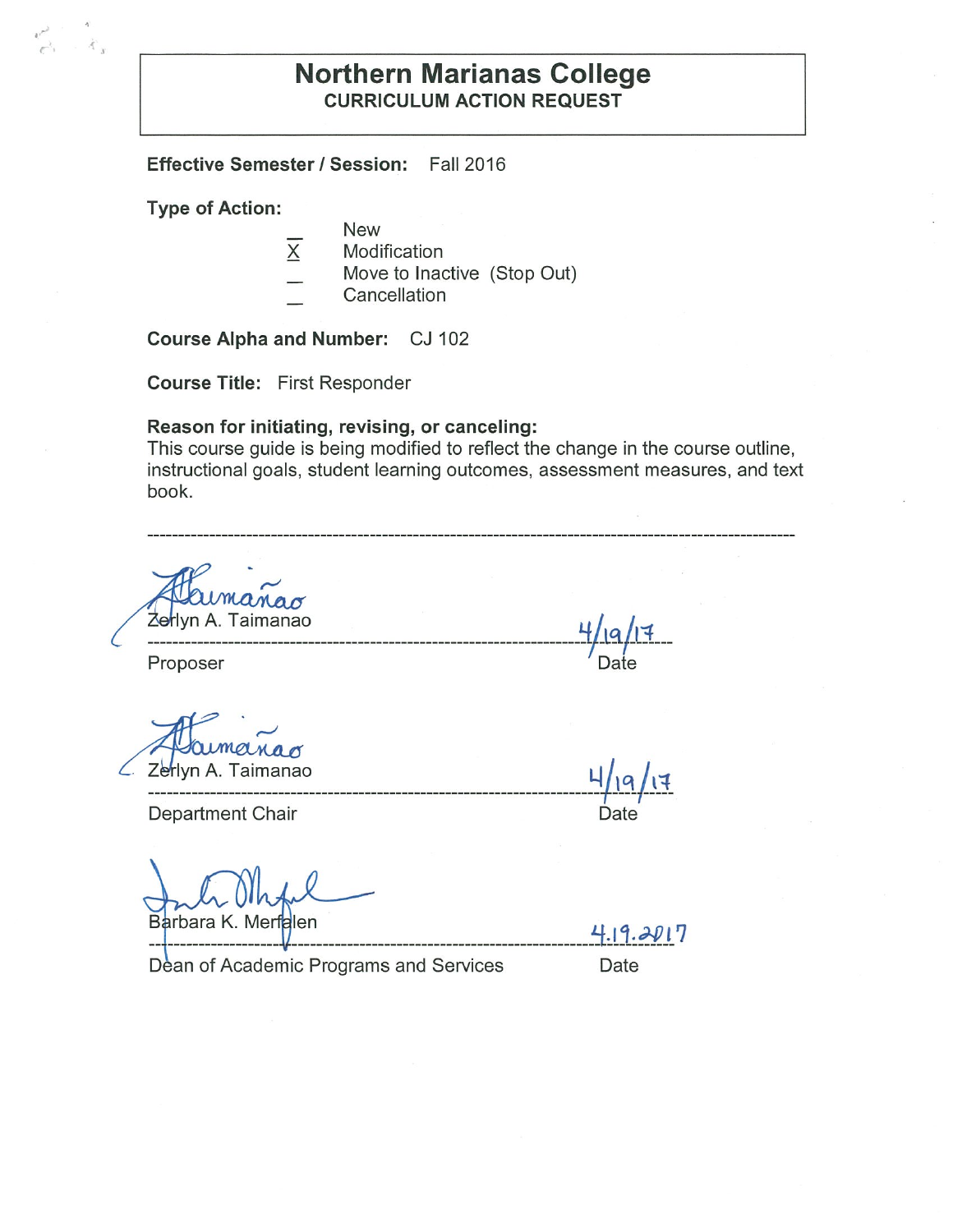**Page:** 1

 $\mathcal{L}$ 

## **Northern Marianas College Course Guide**

**Course: CJ 102 First Responder** 

### **1. Department**

Criminal Justice

### **2. Purpose**

The purpose of this course is to provide training in emergency medical care, especially for police officers and fire fighters who are the first responders to accidents or in emergency related incidents.

### **3. Description**

### **A. Required/Recommended Textbook(s) and Related Materials**  Required:

Pollock, Andrew N. Emergency Medical Responder 10th ed. Jones and Bartlett Learning, 1999.

### **B. Contact Hours**

- **1.** Lecture: 3 hours per week / 45 hours per semester
- **2. Lab:** N/A
- **3. Other:** N/A

### **C. Credits**

- **1. Number:** 3 Credits
- **2. Type:** Regular Degree Credits

#### **D. Catalogue Course Description**

This course presents theory and practice related to general and advanced first aid techniques, one person and two person CPR, and infant resuscitation. Students who complete this course will have the skills necessary to begin assessing and caring for patients at the scene of injury or illness. (Offered Fall, Spring, and Summer)

#### **E. Degree or Certificate Requirements Met by Course**

This is a required course for the Department of Public Safety cadets/students enrolled in the Basic Law Enforcement Certificate Program.

### **F. Course Activities and Design**

Lecture and discussion sessions form the basis from which the knowledge and skills are developed during this course.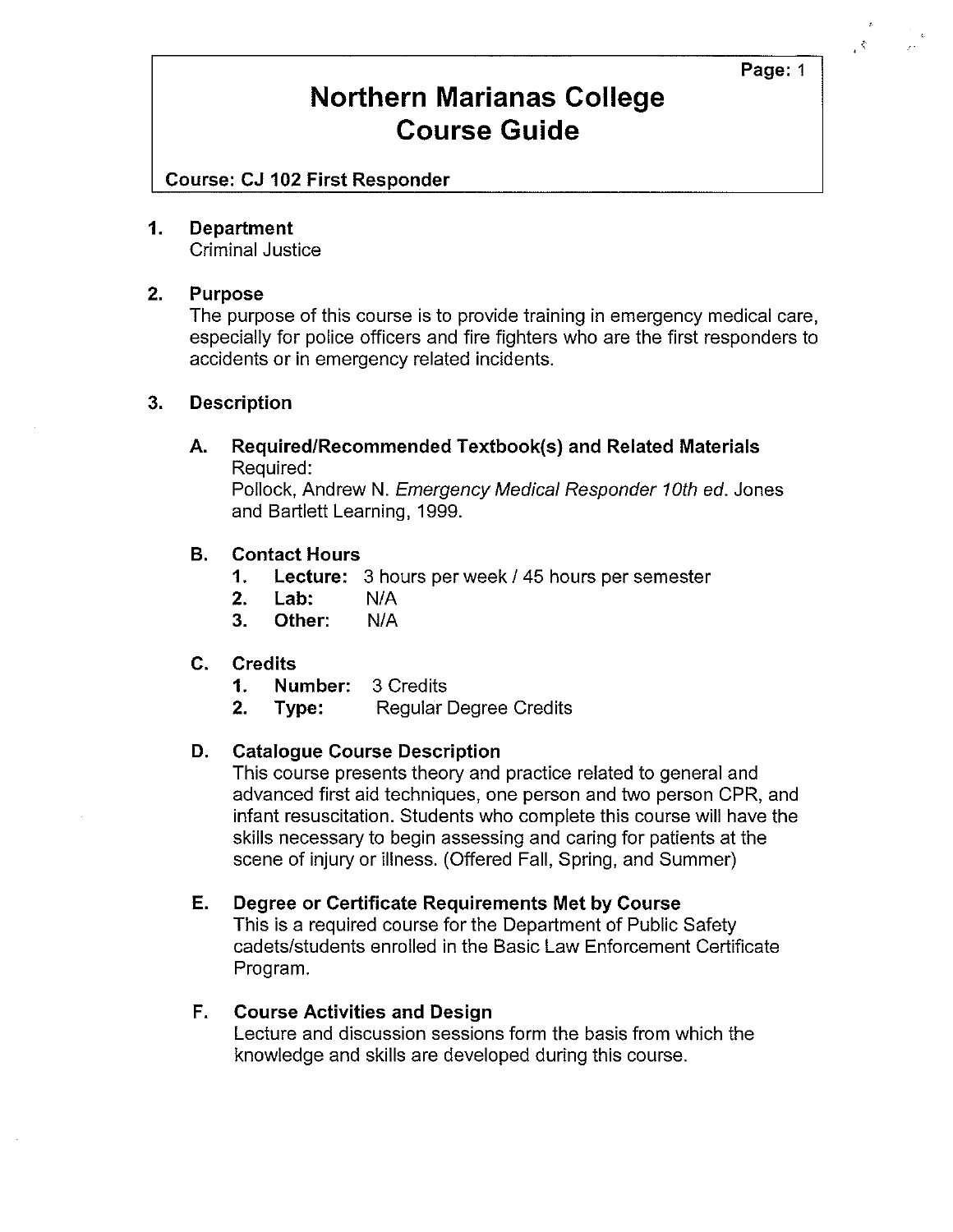## **Northern Marianas College Course Guide**

**Course: CJ 102 First Responder** 

- **4. Course Prerequisite(s); Concurrent Course Enrollment; Required English/Mathematics Placement Level(s)**  Prerequisite(s): Currently employed or a cadet with the Department of Public Safety. English Placement Level: EN 101 Math Placement Level: None
- **5. Estimated Cost of Course; Instructional Resources Needed**  Cost to the Student: Tuition for a 3-credit course and the cost of the textbook.

Cost to the College: Instructor's salary

Instructional resources needed for this course: N/A

### **6. Method of Evaluation**

Student grades will be based on the regular letter grade system as described below:

| A: Excellent-grade points:     | 4.0:    |
|--------------------------------|---------|
| B: Above average-grade points: | 3.0:    |
| C: Average-grade points:       | $2.0$ ; |
| D: Below average-grade points: | 1.0:    |
| F: Failure-grade points:       | 0.0.    |

NMC's grading and attendance policies will be followed.

### **7. Course Outline**

This is a topical outline and does not necessarily indicate the sequence in which the material will be presented.

- 1.0 The Well-Being of Responders;
- 2.0 Airway;
- 3.0 Patient Assessment;
- 4.0 Medical Emergencies;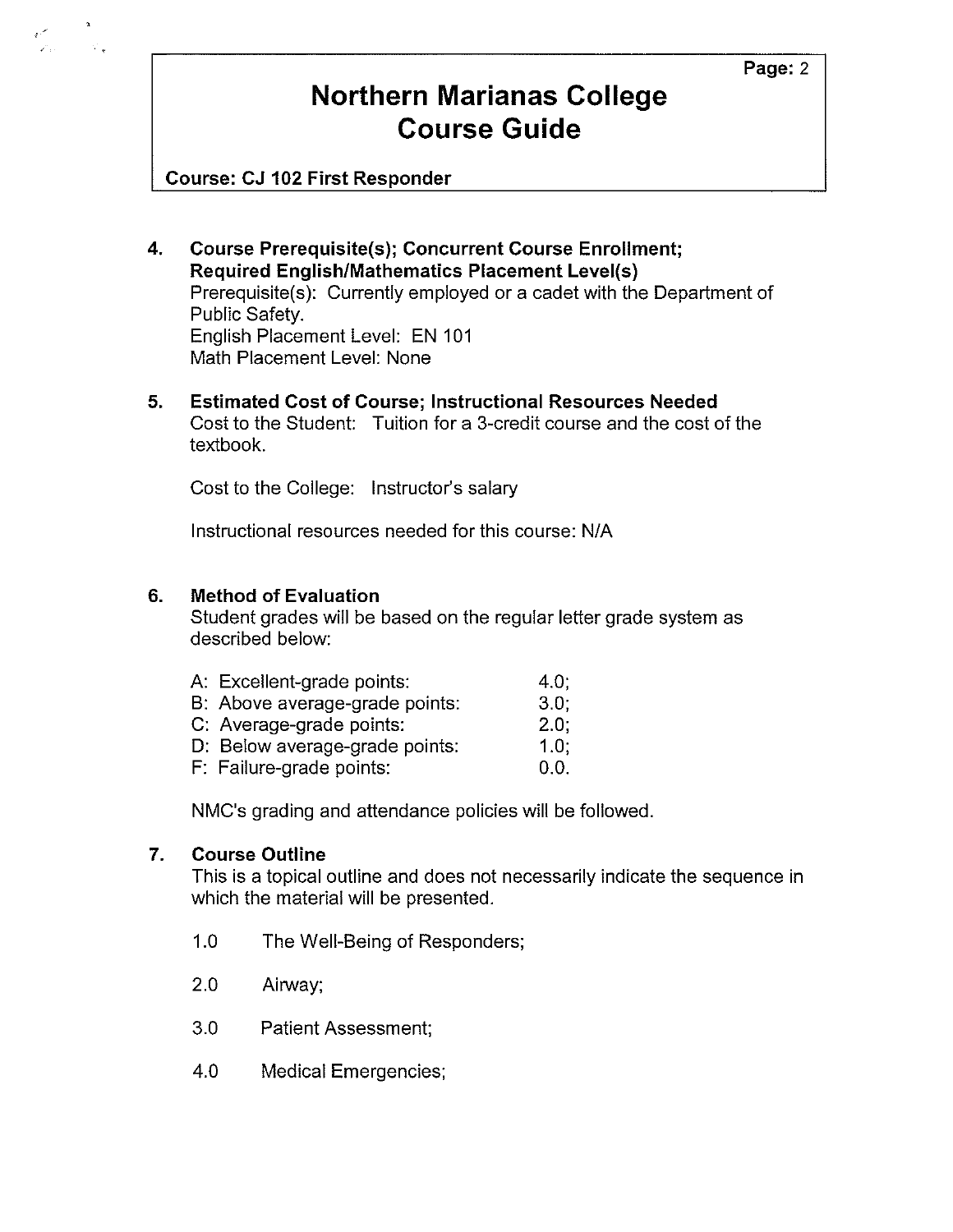**Page:3** 

## **Northern Marianas College Course Guide**

## **Course: CJ 102 First Responder**

- 5.0 Trauma; and
- 6.0 Younger and Older Patients.

### **8. Instructional Goals**

This course will introduce students to:

- 1.0 The basic concept of first responder responsibilities in emergency medical care at the state level;
- 2.0 The tools used in pre-hospital care;
- 3.0 The basic medical terminology used for first responders;
- 4.0 The role of first responders in the care of medical and trauma patients;
- 5.0 The concept of pre-hospital emergency medical care; and
- 6.0 The components needed to comprehend and pass the state level first responder tests/exams.

### **9. Student Learning Outcomes**

Upon successful completion of this course, students will be able to:

- 1.0 Recognize and properly manage trauma and medical patients;
- 2.0 Identify the needs of trauma and medical patients;
- 3.0 Identify the basic terminology used for first responders;
- 4.0 Respond to patient medical needs;
- 5.0 Recognize basic injuries and transport priority; and
- 6.0 Carry out techniques needed to treat trauma and medical patients.

### **1O. Assessment Measures**

Assessment of student learning may include, but not be limited to, the following: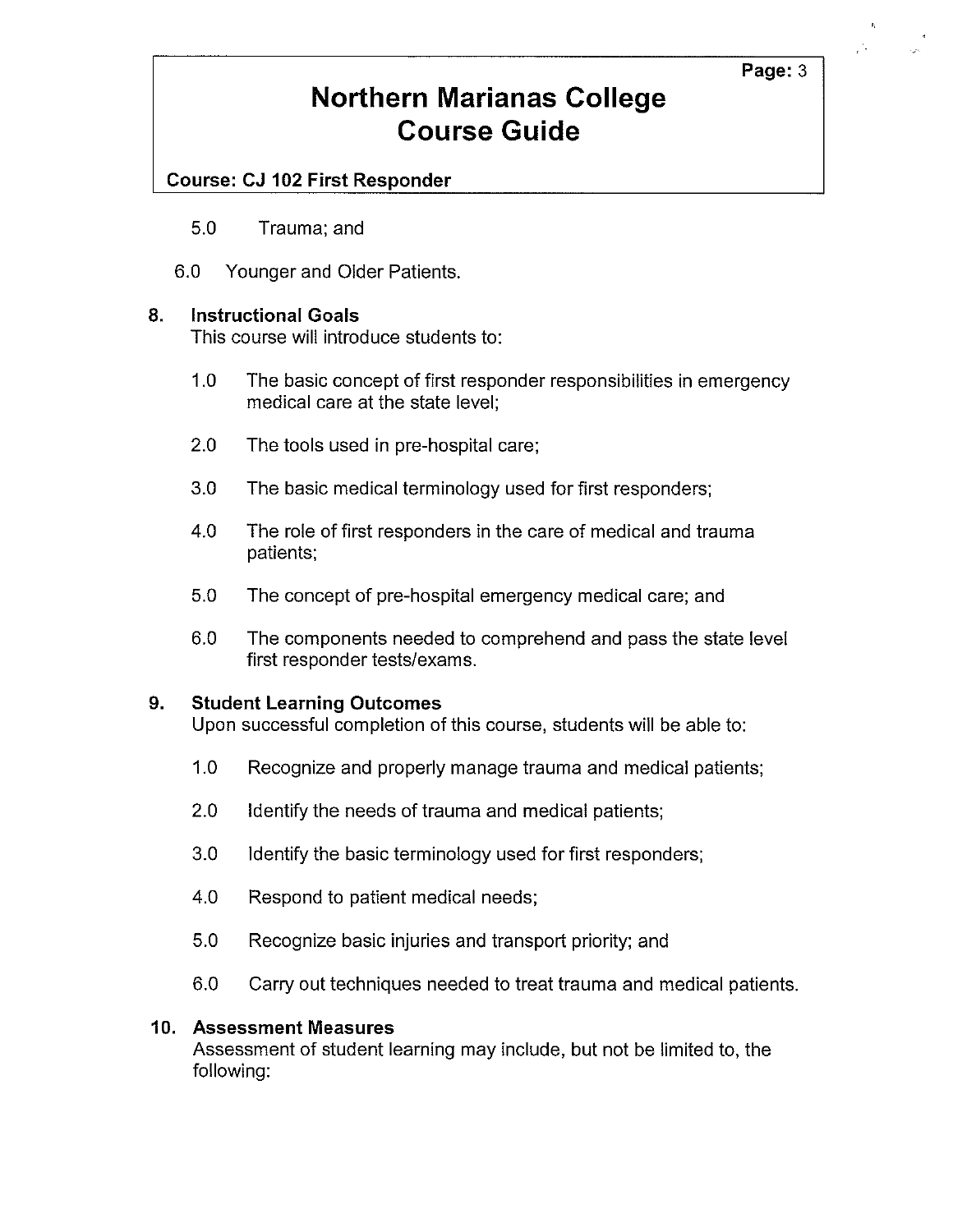### **Page:4**

# **Northern Marianas College Course Guide**

## **Course: CJ 102 First Responder**

- 1.0 Group discussions;
- 2.0 Writing assignments and exercises;
- 3.0 Demonstration;
- 4.0 Assignments; and
- 5.0 Tests.

antico<br>Valores (f